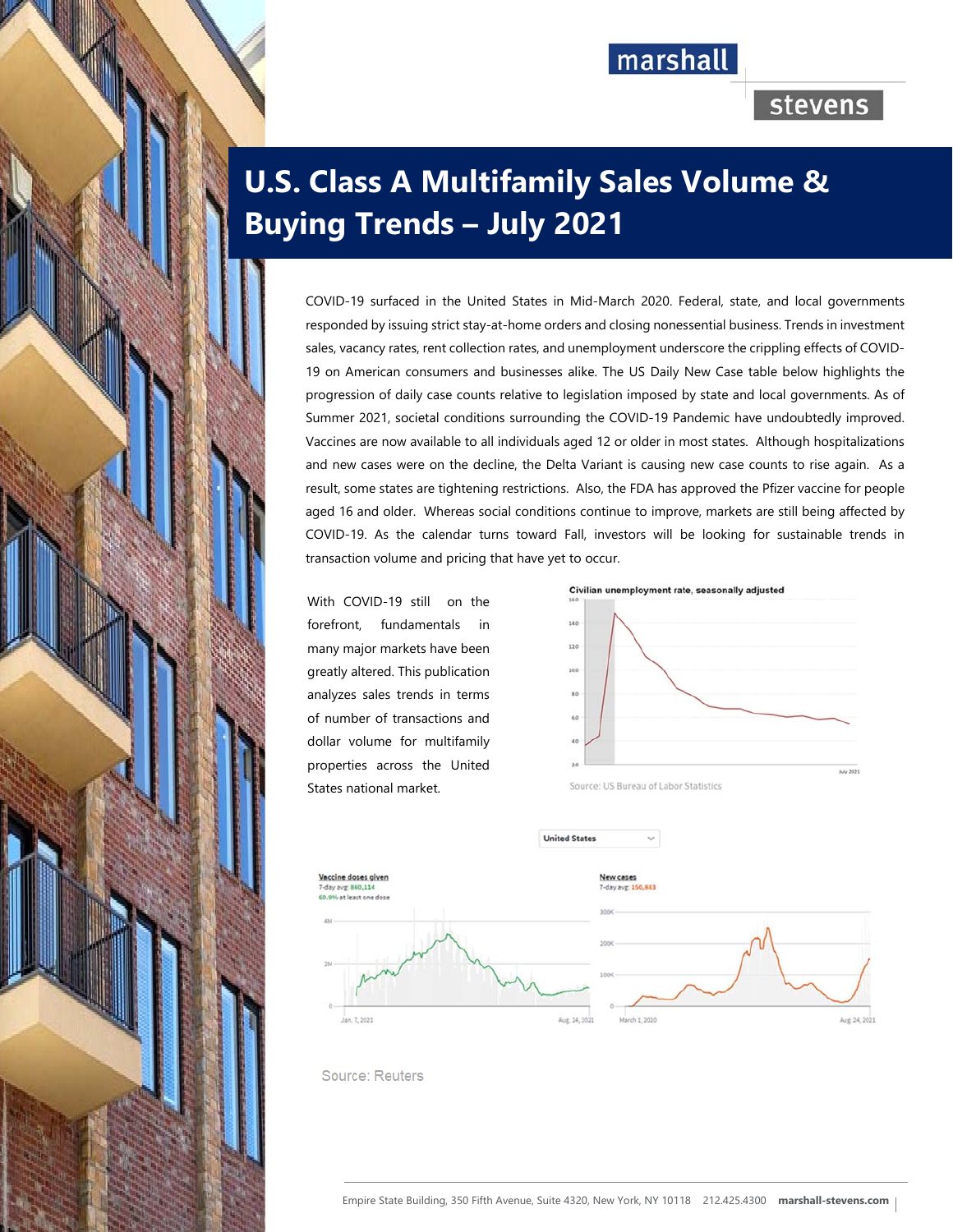### **Number of Sales Transactions**

- Parameters: All multifamily investment sales in the United States national market, segmented by location category.
- Consistent transaction volume from January 2019 to March 2020, with a high in December 2019.
- March 2020- initial COVID shockwaves grip market, number of transactions falls but does not plummet until April 2020.

marshall

stevens

- Uptick in transaction volume June and July 2020, followed by declines in August and September 2020.
- October 2020 July 2021- general upward trend in number of transactions.
- March 2021- 1,380 total transactions, the second highest total of 2021.
- July 2021- 2,186 total transactions, the highest total of 2021.
- The market remains strong, with July 2021 having considerably more transactions than any other months in the study period.



#### **U.S. Multifamily - Number of Transactions**

The multifamily markets have fared better than other markets during the post-COVID-19 era. Transaction volume was quick to rebound after the onset of COVID-19. During 2021, average sales per month were below pre-COVID levels, as evidenced by the chart. However, the results for July 2021 indicate significant improvement. This may be the beginning of a positive trend.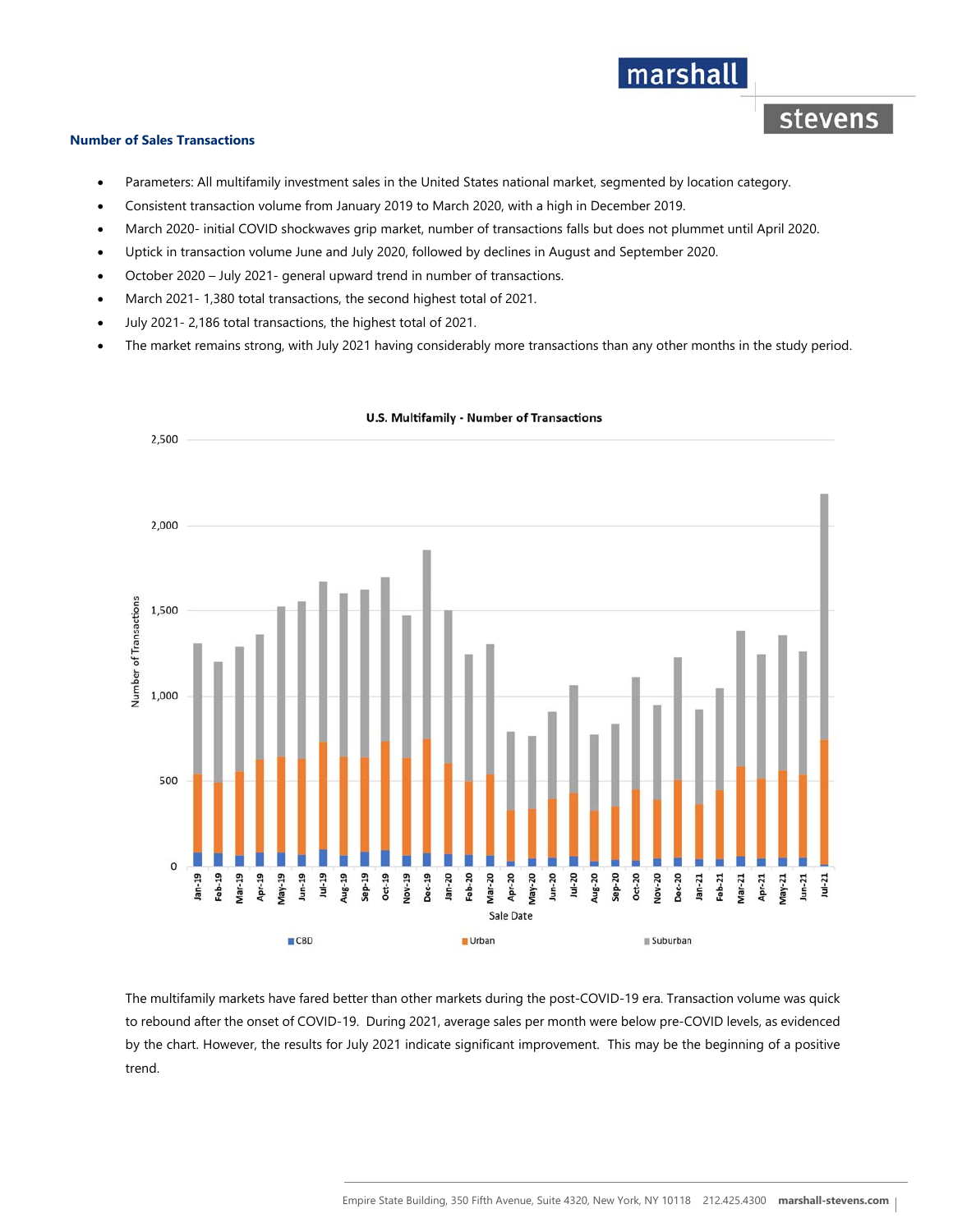# marshall

### stevens

### **Dollar Volume of Sales Transactions**

In 2019, the average monthly sales volume was approximately \$13.1 billion. Comparatively, the average monthly sales volume in 2020 was roughly \$8 billion, reflecting a decrease of approximately 38.5%. Thus far in 2021, the monthly average has risen 25.7% to a monthly average of \$10.1 billion. We tracked the dollar volume of monthly sales by category as seen below.

| <b>Total Dollar Volume - U.S. Multifamily</b> |                  |                  |                     |
|-----------------------------------------------|------------------|------------------|---------------------|
| <b>YEAR</b>                                   | 2019             | 2020             | $2021$ (Jan - July) |
| Min                                           | \$8,970,174,443  | \$4,282,592,767  | \$6,739,757,742     |
| Max                                           | \$18,780,564,765 | \$14,539,362,992 | \$13,466,304,711    |
| Average                                       | \$13,078,796,346 | \$8,037,539,126  | \$10,103,031,227    |
| % Difference                                  | -                | $-38.5%$         | 25.7%               |

- The largest increase in dollar volume was 63.8% from November 2020 to December 2020.
- The largest decrease in dollar volume was 45.9% from December 2020 to January 2021.
- April 2020 through November 2020 did not eclipse total sales volume over \$10 billion.
- Sales from Suburban locations have generally comprised the largest share of all total sales.
- 57% of June 2021 sales fell within the Suburban category.
- 66% of July 2021 sales fell within the Suburban category.
- July 2021 sales volume is the highest in 2021, and highest since December 2020.